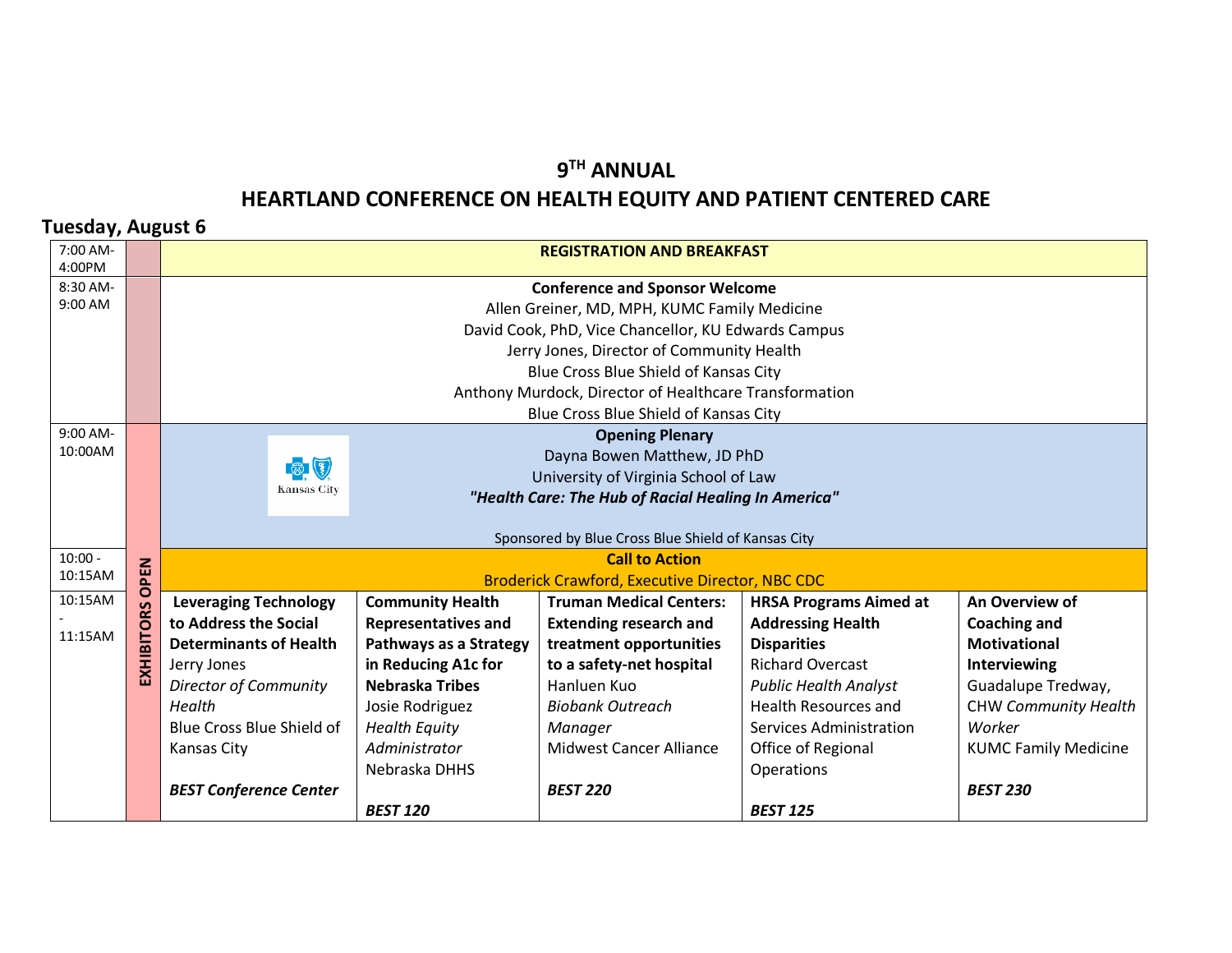| 11:15PM   |                        | <b>LUNCH Networking Session</b>                                            |                                                                            |                                                        |                                                                            |                               |  |  |
|-----------|------------------------|----------------------------------------------------------------------------|----------------------------------------------------------------------------|--------------------------------------------------------|----------------------------------------------------------------------------|-------------------------------|--|--|
|           |                        | Box Lunches in BEST Conference Center and 2 <sup>nd</sup> Floor East Foyer |                                                                            |                                                        |                                                                            |                               |  |  |
| 12:00PM   |                        | Book Signing with Dayna Bowen Matthew $-1^{st}$ Floor East Foyer           |                                                                            |                                                        |                                                                            |                               |  |  |
| 12:00PM   |                        | <b>Lunch Plenary</b>                                                       |                                                                            |                                                        |                                                                            |                               |  |  |
| $-1:00PM$ |                        |                                                                            | Danielle Jones, PhD, Manager, Center for Diversity and Health Equity, AAFP |                                                        |                                                                            |                               |  |  |
|           |                        | <b>PLENARY SPEAKERS</b>                                                    |                                                                            |                                                        |                                                                            |                               |  |  |
|           |                        |                                                                            | Melissa Green, MPH                                                         |                                                        |                                                                            |                               |  |  |
|           |                        | Deputy Director for Recruitment and Communications                         |                                                                            |                                                        |                                                                            |                               |  |  |
|           |                        |                                                                            |                                                                            | <b>RWJF Clinical Scholars Program</b>                  |                                                                            |                               |  |  |
|           |                        |                                                                            |                                                                            |                                                        |                                                                            |                               |  |  |
|           |                        |                                                                            |                                                                            | Katie Brandert, MPH, CHES                              |                                                                            |                               |  |  |
|           |                        |                                                                            |                                                                            | Great Plains Leadership Institute                      |                                                                            |                               |  |  |
|           |                        |                                                                            |                                                                            |                                                        | "Leadership and Health Equity: Which Leadership Program is Right for You?" |                               |  |  |
|           |                        |                                                                            |                                                                            |                                                        |                                                                            |                               |  |  |
|           |                        |                                                                            |                                                                            | Sponsored by the American Academy of Family Physicians |                                                                            |                               |  |  |
| 1:15PM-   |                        | <b>Building Collective</b>                                                 | <b>Developing Health</b>                                                   | <b>Middle School to Medical</b>                        | Race, Place, and ZIP Codes:                                                | <b>Breastfeeding Support:</b> |  |  |
| 2:15 PM   |                        | <b>Impact for Community</b>                                                | <b>Equity: A Public Health</b>                                             | <b>Practice - A Discussion</b>                         | <b>Addressing Social</b>                                                   | The Powerful Role of          |  |  |
|           |                        | <b>Health Improvement</b>                                                  | <b>Data Driven and</b>                                                     | about the Importance of                                | <b>Determinants of Health in</b>                                           | the Community Health          |  |  |
|           |                        | Ryan Mulligan, MFA                                                         | <b>Contextual Approach</b>                                                 | <b>Including Health Equity</b>                         | an Academic Pediatric                                                      | Worker                        |  |  |
|           |                        | Community Health                                                           | Nate Horowitz-Willis,                                                      | <b>Curricula into Pre-</b>                             | <b>Healthcare Setting</b>                                                  | Diana Lady                    |  |  |
|           |                        | Consultant                                                                 | DrPH, MPH, MPA                                                             | <b>Medical, Medical and</b>                            | Angelique Foye-Fletcher,                                                   | <b>Community Health</b>       |  |  |
|           | <b>EXHIBITORS OPEN</b> | Blue Cross Blue Shield of                                                  | Assistant Professor                                                        | <b>Continuing Medical</b>                              | LMFT                                                                       | Worker                        |  |  |
|           |                        | <b>Kansas City</b>                                                         | <b>MCPHSU</b>                                                              | <b>Education</b>                                       | <b>Education Coordinator</b>                                               | Kansas Statewide              |  |  |
|           |                        |                                                                            |                                                                            | Crystal Lumpkins, PhD,                                 | Office of Equity and                                                       | Farmworker Health             |  |  |
|           |                        | <b>Best Conference Center</b>                                              | <b>BEST 125</b>                                                            | <b>MPH</b>                                             | Diversity                                                                  | Program                       |  |  |
|           |                        |                                                                            |                                                                            | <b>Director of Resident</b>                            | Children's Mercy Hospital                                                  |                               |  |  |
|           |                        |                                                                            |                                                                            | Research                                               |                                                                            | <b>BEST 220</b>               |  |  |
|           |                        |                                                                            |                                                                            |                                                        |                                                                            |                               |  |  |
|           |                        |                                                                            |                                                                            | <b>KUMC Family Medicine</b>                            | <b>BEST 230</b>                                                            |                               |  |  |
|           |                        |                                                                            |                                                                            | <b>BEST 120</b>                                        |                                                                            |                               |  |  |
|           |                        |                                                                            |                                                                            |                                                        |                                                                            |                               |  |  |
|           |                        |                                                                            |                                                                            |                                                        |                                                                            |                               |  |  |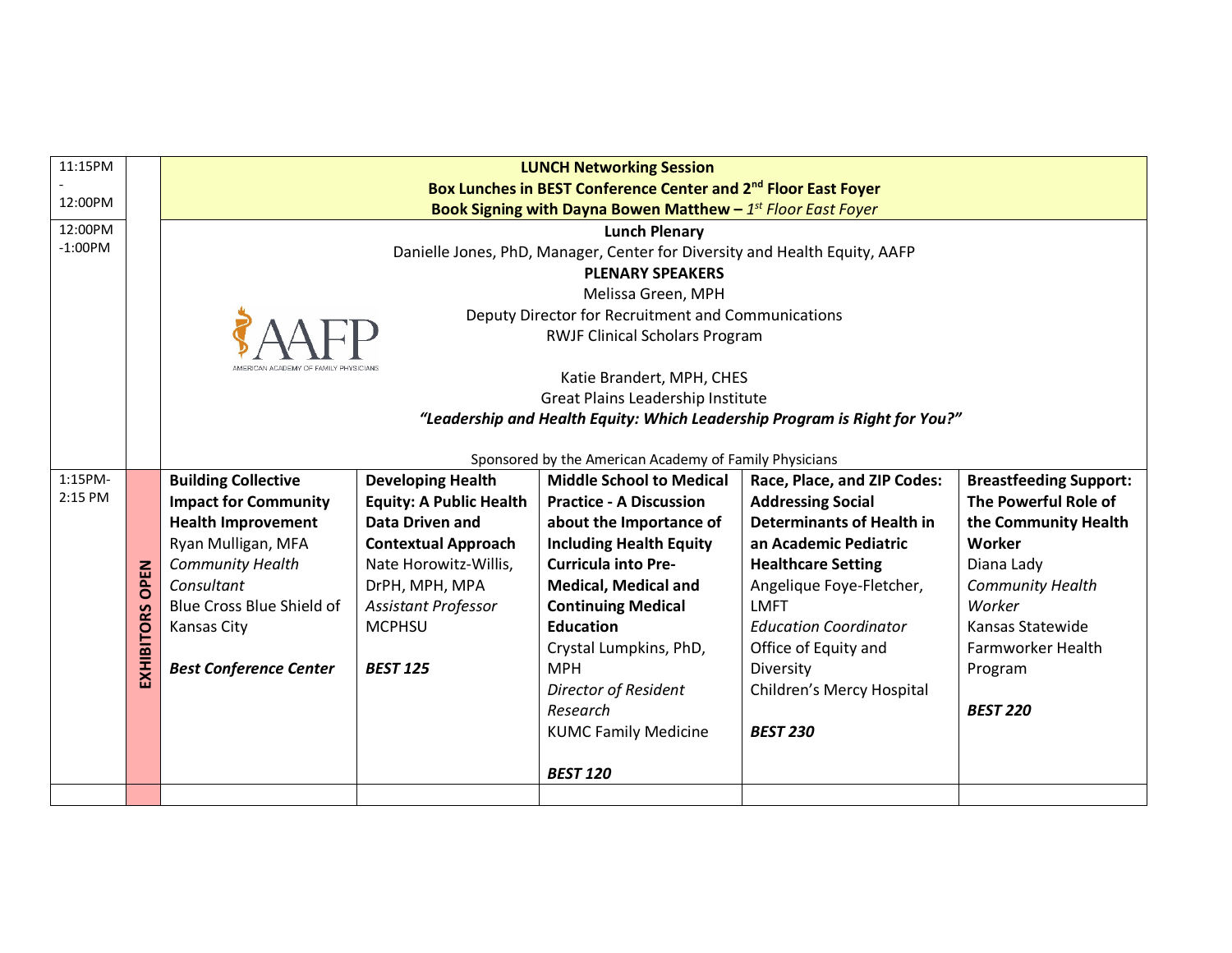| 2:30PM-<br>3:30PM    | <b>Collaboration between</b><br><b>Medical and Behavioral</b><br><b>Health to Connect</b><br>Individuals with                                                                                                                                                                                              | <b>Community Expert</b><br><b>Review Board-</b><br><b>Decolonizing Research</b><br>Hakima Payne, | <b>RWJF Clinical Scholars</b><br>Program: An In-Depth<br>Conversation<br>Melissa Green, MPH     | <b>Referrals and Care</b><br>Coordination with a<br><b>Community Resource</b><br>Tonya Conway | <b>Community Health</b><br><b>Workers Reduce the</b><br><b>Spread of HIV</b><br>Wes Warner |  |
|----------------------|------------------------------------------------------------------------------------------------------------------------------------------------------------------------------------------------------------------------------------------------------------------------------------------------------------|--------------------------------------------------------------------------------------------------|-------------------------------------------------------------------------------------------------|-----------------------------------------------------------------------------------------------|--------------------------------------------------------------------------------------------|--|
|                      | <b>Appropriate Health</b>                                                                                                                                                                                                                                                                                  | <b>MSN RN</b>                                                                                    | Deputy Director for                                                                             | <b>Health Coordinator VISTA</b>                                                               | <b>Community Health</b>                                                                    |  |
|                      | <b>Resources</b><br>Beth Santine, LCSW<br><b>Regional Clinical Director</b><br><b>New Directions</b><br><b>BEST Conference Center</b>                                                                                                                                                                      | CD/CDT(DONA)<br>Executive Director<br>Uzazi Village<br><b>BEST 120</b>                           | Communication and<br>Recruitment<br><b>RWJF Clinical Scholars</b><br>Program<br><b>BEST 125</b> | Food Equality Initiative<br><b>BEST 230</b>                                                   | Worker<br><b>KC Cares Health Center</b><br><b>BEST 220</b>                                 |  |
| $3:45PM -$<br>5:30PM | <b>Health Equity Poster Reception</b><br>Sponsored by RWJF Clinical Scholars Program<br>Heavy hors d'oeuvres provided by Urban Café<br><b>CLINICAL</b><br><b>SCHOLARS</b><br>Clinical Scholars is a program of the Robert Wood Johnson Foundation, led by the University of North Carolina at Chapel Hill. |                                                                                                  |                                                                                                 |                                                                                               |                                                                                            |  |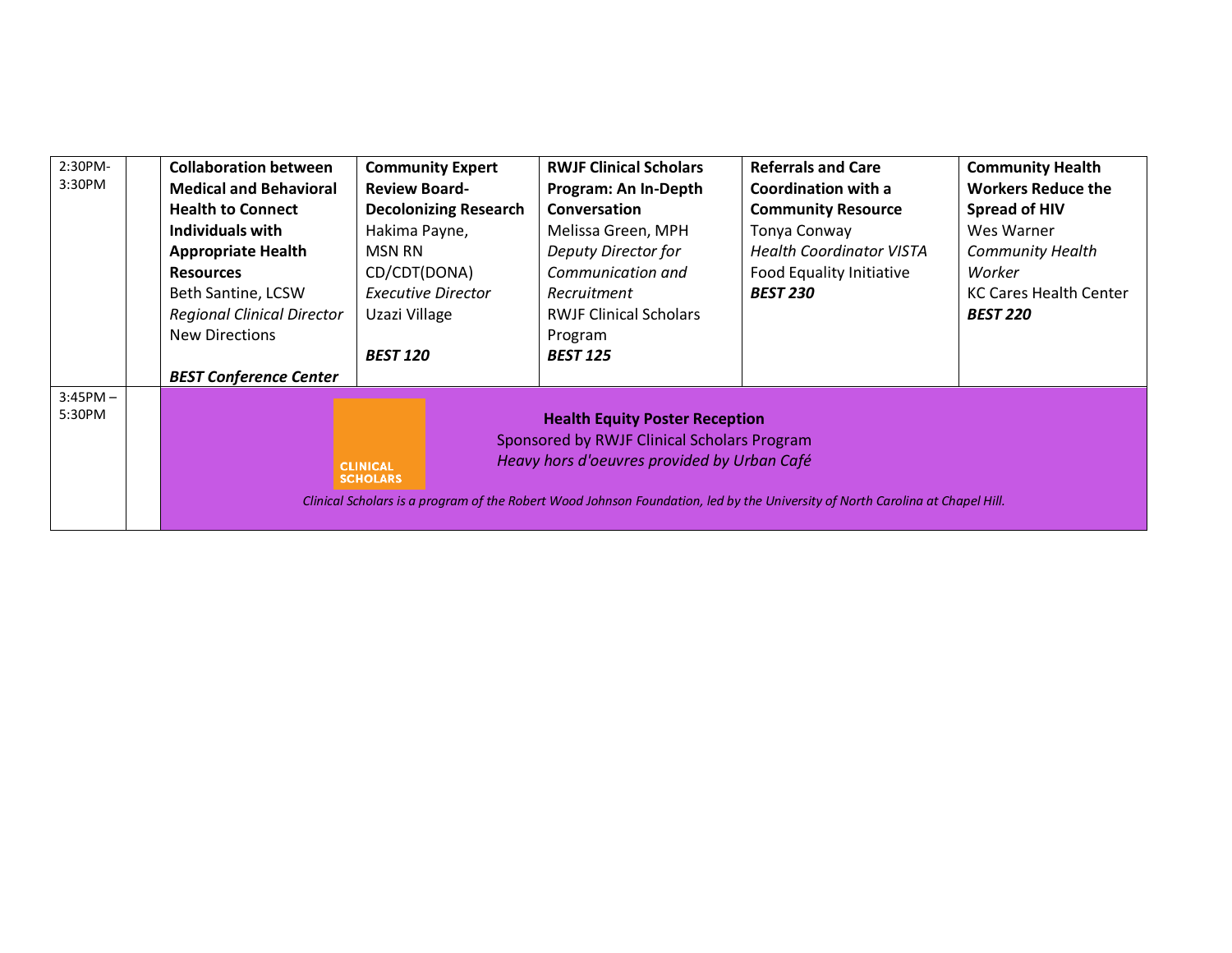## **Wednesday, August 7**

| 8:00AM  |            | <b>REGISTRATION AND BREAKFAST</b>                              |                                                                                                            |                                                                           |                              |                                        |  |
|---------|------------|----------------------------------------------------------------|------------------------------------------------------------------------------------------------------------|---------------------------------------------------------------------------|------------------------------|----------------------------------------|--|
|         |            |                                                                |                                                                                                            |                                                                           |                              |                                        |  |
| 4:00PM  |            |                                                                |                                                                                                            |                                                                           |                              |                                        |  |
| 8:30AM  |            | <b>Conference and Sponsor Welcome</b>                          |                                                                                                            |                                                                           |                              |                                        |  |
|         |            |                                                                |                                                                                                            | Capt. Shary Jones, HHS Region VII                                         |                              |                                        |  |
| 9:00AM  |            |                                                                |                                                                                                            | Belinda Vail, MD, Department Chair, Family Medicine, KUMC                 |                              |                                        |  |
|         |            | Lauren Lauridsen, Kansas Department for Health and Environment |                                                                                                            |                                                                           |                              |                                        |  |
| 9:00AM- |            |                                                                |                                                                                                            |                                                                           |                              |                                        |  |
| 10:00A  |            |                                                                |                                                                                                            | <b>Morning Plenary</b>                                                    |                              |                                        |  |
| м       |            |                                                                |                                                                                                            | Nate Horwitz-Willis, DrPH, MPH, MPA                                       |                              |                                        |  |
|         |            | <b>The University of Kansas</b>                                |                                                                                                            | Massachusetts College of Pharmacy and Health Sciences University          |                              |                                        |  |
|         |            |                                                                |                                                                                                            |                                                                           |                              |                                        |  |
|         |            |                                                                | "On Being a Millennial Public Health Leader: Working Across Generations to Achieve Health Equity Success " |                                                                           |                              |                                        |  |
|         |            |                                                                |                                                                                                            |                                                                           |                              |                                        |  |
|         |            |                                                                |                                                                                                            | Sponsored by the University of Kansas Medical Center Bohan Lecture Series |                              |                                        |  |
| 10:00A  |            | <b>Addressing Social</b>                                       | <b>Creating MABHI: A Health</b>                                                                            | The Development of a                                                      | <b>Addressing Behavioral</b> | <b>Community Engagement</b>            |  |
| M-      |            | <b>Determinants of</b>                                         | <b>Information Resource for</b>                                                                            | <b>Prenatal Care Health</b>                                               | <b>Health from an Equity</b> | <b>Through Culturally and</b>          |  |
| 11:00A  |            | <b>Health: Engaging Non-</b>                                   | the Refugee and                                                                                            | <b>Literacy Instrument for</b>                                            | <b>Framework</b>             | <b>Linguistically Appropriate</b>      |  |
| М       |            | <b>Traditional Players</b>                                     | Immigrant community in                                                                                     | <b>American Indian Mothers</b>                                            | Kimberly Nelson, LAC,        | Programming: A Workshop for            |  |
|         | PEN        | Julie Sergeant, PhD                                            | <b>Kansas City</b>                                                                                         | Jordyn Gunville, MPH                                                      | <b>MPA</b>                   | <b>Spanish Speaking CHWs</b>           |  |
|         | $\circ$    | <b>Population Health</b>                                       | Julie Robinson                                                                                             | <b>PhD Candidate</b>                                                      | Regional Administrator       | Mariana Ramirez, LMSW                  |  |
|         |            | <b>Strategies Director</b>                                     | Refugee & Immigrant                                                                                        | <b>KUMC Center for</b>                                                    | <b>HHS Region</b>            | <b>Director</b>                        |  |
|         | EXHIBITORS | <b>KDHE</b>                                                    | Services & Empowerment                                                                                     | American Indian                                                           | VII/SAMHSA                   | <b>JUNTOS Center for Advancing</b>     |  |
|         |            |                                                                | <b>Outreach Manager</b>                                                                                    | <b>Community Health</b>                                                   | <b>BEST 120</b>              | Latino Health                          |  |
|         |            | <b>BEST 125</b>                                                | <b>KC Public Library</b>                                                                                   | <b>BEST 220</b>                                                           |                              | <b>BEST 230</b>                        |  |
|         |            |                                                                | <b>BEST 225</b>                                                                                            |                                                                           |                              |                                        |  |
| 11:15A  |            | <b>What's Gender Equity</b>                                    | <b>Health Happens in</b>                                                                                   | <b>Examining Bias,</b>                                                    | Developing a                 | <b>Managing Millennial's Health: A</b> |  |
| M-      |            | got to do with it?                                             | Neighborhoods:                                                                                             | <b>Prejudices and</b>                                                     | <b>Community-Driven</b>      | <b>Discussion with Health</b>          |  |
| 12:15A  |            | Stefanie Olson                                                 | Ina Anderson, MA                                                                                           | Stereotypes as a                                                          | <b>Family Coalition</b>      | <b>Professionals</b>                   |  |
| Μ       |            | <b>Public Health Educator</b>                                  | <b>Interim Executive Director</b>                                                                          | <b>Foundation for Health</b>                                              |                              | Kelly Cannon                           |  |
|         |            |                                                                |                                                                                                            |                                                                           |                              |                                        |  |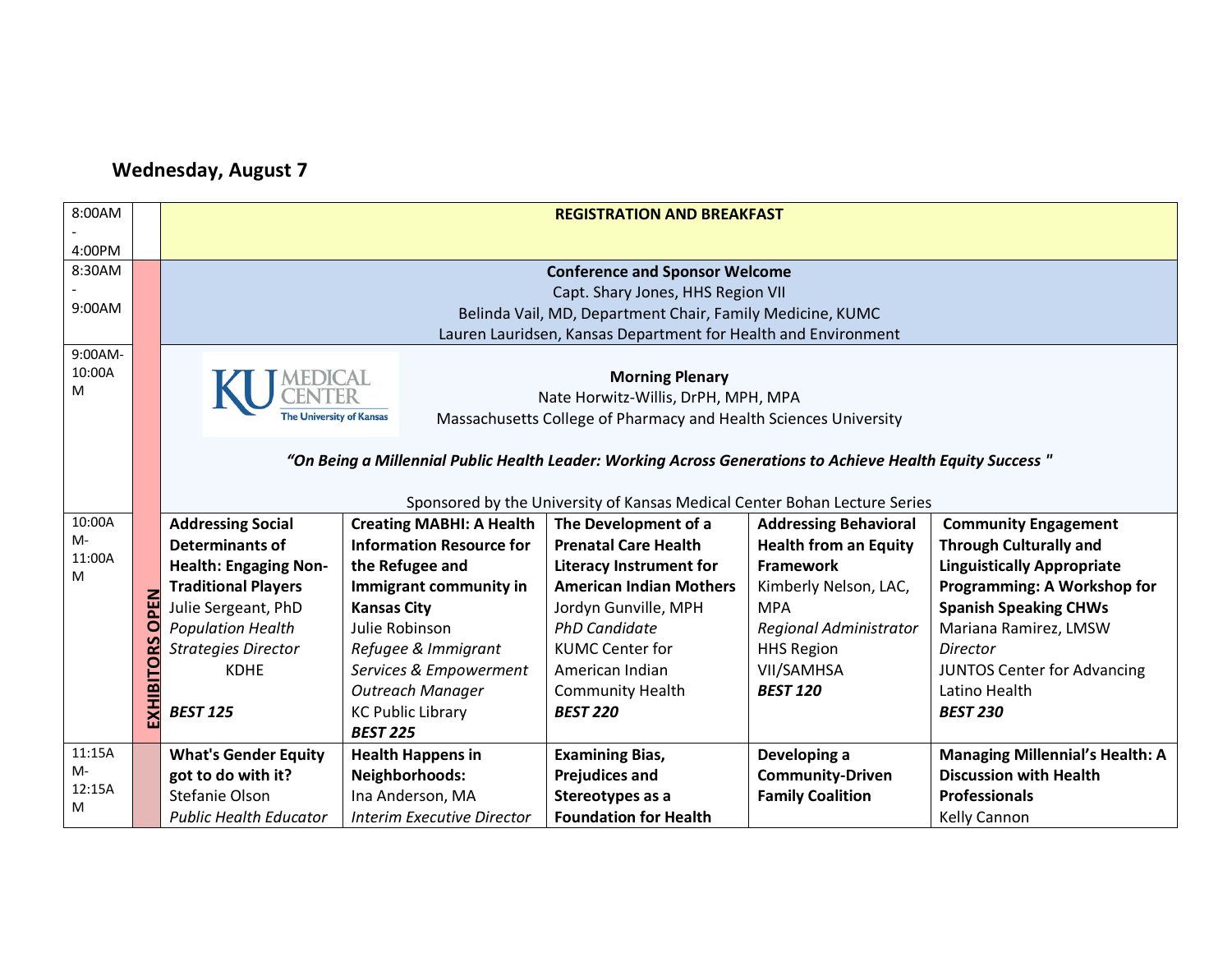|               | <b>KDHE</b>         | Greater KC LISC<br><b>Equity and Patient</b>                            |                                                | Sheila Grigsby PhD, RN,                                                      | Blue Cross Blue Shield of KC                |  |  |
|---------------|---------------------|-------------------------------------------------------------------------|------------------------------------------------|------------------------------------------------------------------------------|---------------------------------------------|--|--|
|               |                     |                                                                         | <b>Centered Care</b>                           | MPH, PHNA-BC                                                                 |                                             |  |  |
|               | <b>BEST 125</b>     | <b>BEST 225</b>                                                         | Sally Ellis Fletcher, PhD,                     | Assistant Professor                                                          | <b>BEST 120</b>                             |  |  |
|               |                     |                                                                         | <b>RN</b>                                      | University of Missouri-                                                      |                                             |  |  |
|               |                     |                                                                         | Associate Dean                                 | St. Louis                                                                    |                                             |  |  |
|               |                     |                                                                         | <b>UMKC School of Nursing</b>                  |                                                                              |                                             |  |  |
|               |                     |                                                                         | and Health Studies                             | <b>BEST 230</b>                                                              |                                             |  |  |
|               |                     |                                                                         | <b>BEST 220</b>                                |                                                                              |                                             |  |  |
| 12:30         |                     |                                                                         | <b>Heartland Health Equity Awards Luncheon</b> |                                                                              |                                             |  |  |
| PM-<br>1:00PM |                     |                                                                         | Honoring the regional contributions of:        |                                                                              |                                             |  |  |
|               | Humana              |                                                                         |                                                |                                                                              |                                             |  |  |
|               |                     | <b>Melissa Robinson, Black HealthCare Coalition</b>                     |                                                |                                                                              |                                             |  |  |
|               |                     | <b>Josie Rodriguez, Nebraska Health and Human Services</b>              |                                                |                                                                              |                                             |  |  |
|               |                     |                                                                         |                                                | Corstella A. Johnson, US Department of Health and Human Services, Region VII |                                             |  |  |
|               |                     |                                                                         |                                                |                                                                              |                                             |  |  |
|               | Sponsored by Humana |                                                                         |                                                |                                                                              |                                             |  |  |
|               |                     |                                                                         |                                                |                                                                              |                                             |  |  |
| 1:15PM-       |                     | <b>CONCURRENT PLENARY</b>                                               |                                                |                                                                              | <b>CONCURRENT PLENARY</b>                   |  |  |
| 2:45PM        |                     |                                                                         |                                                |                                                                              |                                             |  |  |
|               |                     | "Health Equity in Practice: Reports from Health Departments from Across |                                                |                                                                              | "Visioning Health Equity Across the Region" |  |  |
|               |                     | the Region"                                                             |                                                |                                                                              | Deidre Griffith, MPH                        |  |  |
|               |                     |                                                                         |                                                |                                                                              | Program Director                            |  |  |
|               |                     | Chuck Sepers, PhD                                                       |                                                |                                                                              | Missouri Foundation for Health              |  |  |
|               |                     | Chief Public Health Officer                                             |                                                |                                                                              |                                             |  |  |
|               |                     | Nebraska East Central District HD                                       |                                                |                                                                              | <b>Regnier Auditorium</b>                   |  |  |
|               | and Environment     |                                                                         |                                                |                                                                              |                                             |  |  |
|               |                     | Wesley McKain, BA                                                       |                                                |                                                                              |                                             |  |  |
|               |                     | <b>Program Supervisor</b>                                               |                                                |                                                                              |                                             |  |  |
|               |                     | Wyandotte County Health Department                                      |                                                |                                                                              |                                             |  |  |
|               |                     | <b>Community Health Division</b>                                        |                                                |                                                                              |                                             |  |  |
|               |                     |                                                                         |                                                | and Environmen                                                               |                                             |  |  |
|               |                     | Frank Thompson, MS<br><b>Deputy Director</b>                            |                                                |                                                                              |                                             |  |  |